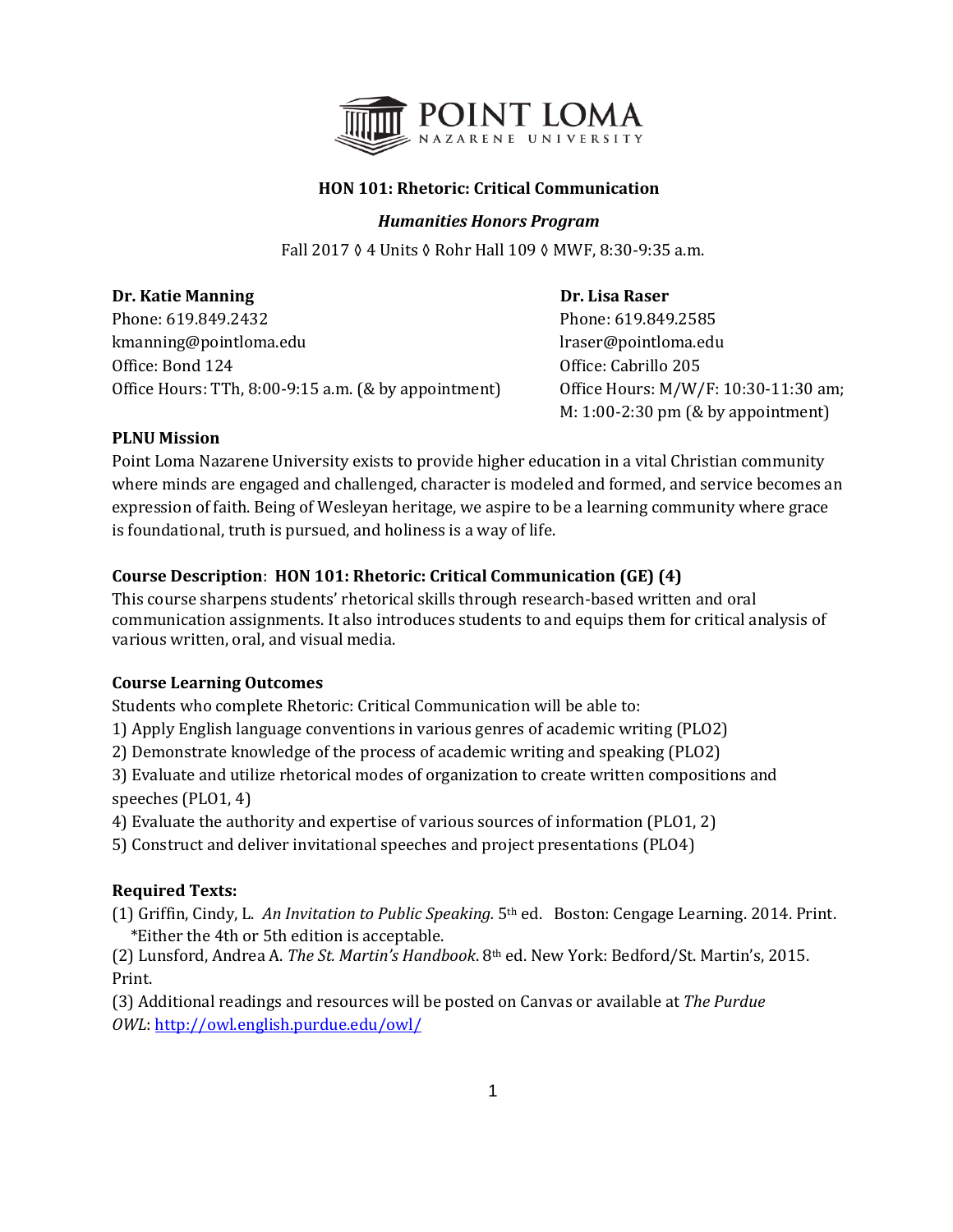#### **Required Materials:**

- (1) A writing notebook/journal of your choice
- (2) The obvious things: pen/pencil, loose-leaf paper, folder for storage, etc.

#### **Course Norms Related to Instruction**

1. Students are expected to come to class on time, stay for the duration, and not carry on side conversations during lecture. In other words, students are expected to be active participants in the learning process.

2. All written work must be typed, and attention should be paid to form (including grammar, punctuation, spelling, MLA or APA formatting, and general appearance) as well as content.

3. Integrity is of great importance. Plagiarism of any sort will not be tolerated and will result in a grade of "F." Additionally, for our class's purposes, the speaking and writing process is often collaborative, and students share and borrow from each other all the time. There are ways to do this that are acceptable (such as taking suggestions from a professor or a peer), but there are also ways to use other people's ideas or words in a way that is considered plagiarism (such as passing off somebody else's work—even just a sentence—as your own). We will discuss this further in class. If you have questions about proper citation and documentation of any sources you are using, please ask us. Review the sections in our manual that cover MLA Style, especially the section on "Acknowledging Sources and Avoiding Plagiarism" (241).

4. Inclusive Language Statement: Because language is powerful and shapes the way we think, all public language used in this course, including written and spoken discourse, will be inclusive. This standard is outlined by all major academic style guides, including MLA, APA, and Chicago, and is the norm in university-level work. See the section on "Language That Builds Common Ground" (SMH 360) and "Appropriate Language" at *The Purdue OWL*: http://owl.english.purdue.edu/owl/resource/608/01/.

5. Classroom disruption by cell phones or other electronic devices (i.e. text messaging) is prohibited. All laptops, cell phones, and similar electronic devices must remain turned off and out of sight for the duration of class. A student may face a zero and/or failure in the class if an electronic device is used for cheating.

6. Please DO NOT disrupt class while students are presenting. This includes walking in and out of the classroom.

7. Much of the work we will do in this class is cooperative. You should think of all your writing and speaking for and in class as public, not private, discourse. By continuing in this class, you acknowledge that your work will be viewed by others in the class.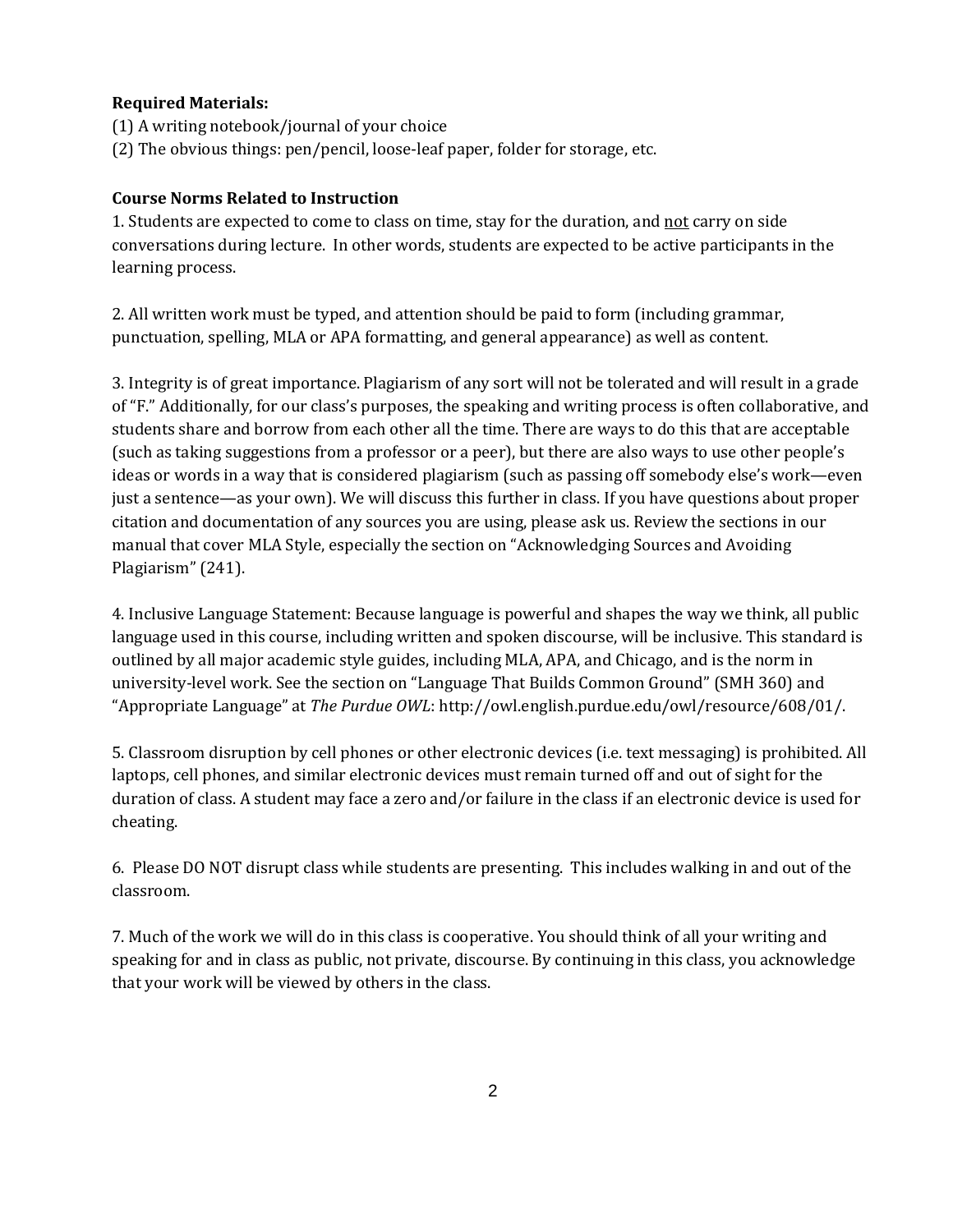8. Your PLNU email account should be checked daily. This is the way that we will most frequently communicate with you outside of class, and it's also the way the university distributes important information.

9. This syllabus serves as the contract between the students and professors. Your continued enrollment in the course serves as agreement to abide by the policies and information set forth here and not to expect exceptions to be made for you.

#### **Final Course Grades**

Final course grades will be submitted electronically at the conclusion of the semester by the deadline set forth by the university. Any questions regarding final grades need to be addressed within two weeks of the class ending and must be sent in writing to the professors. Grade inquiries beyond that time will not be allowed.

**PLNU Academic Accommodations:** If you have a diagnosed disability, please contact PLNU's Disability Resource Center (DRC) within the first two weeks of class to demonstrate need and to register for accommodation by phone at 619-849-2486 or by e-mail at DRC@pointloma.edu. See Disability Resource [Center](http://www.pointloma.edu/experience/offices/administrative-offices/academic-advising-office/disability-resource-center) for additional information.

**PLNU Academic Honesty Policy:** Students should demonstrate academic honesty by doing original work and by giving appropriate credit to the ideas of others. Academic dishonesty is the act of presenting information, ideas, and/or concepts as one's own when in reality they are the results of another person's creativity and effort. A faculty member who believes a situation involving academic dishonesty has been detected may assign a failing grade for that assignment or examination, or, depending on the seriousness of the offense, for the course. Faculty should follow and students may appeal using the procedure in the university Catalog. Se[e](http://catalog.pointloma.edu/content.php?catoid=18&navoid=1278) [Academic Policies](http://catalog.pointloma.edu/content.php?catoid=18&navoid=1278) for definitions of kinds of academic dishonesty and for further policy information.

**PLNU Copyright Policy**: Point Loma Nazarene University, as a non-profit educational institution, is entitled by law to use materials protected by the US Copyright Act for classroom education. Any use of those materials outside the class may violate the law.

**PLNU Attendance and Participation Policy**: Regular and punctual attendance at all classes is considered essential to optimum academic achievement. If the student is absent from more than 10 percent of class meetings, the faculty member can file a written report which may result in deenrollment. If the absences exceed 20 percent, the student may be de-enrolled without notice until the university drop date or, after that date, receive the appropriate grade for their work and participation. See **[Academic Policies](http://catalog.pointloma.edu/content.php?catoid=18&navoid=1278)** in the Undergraduate Academic Catalog.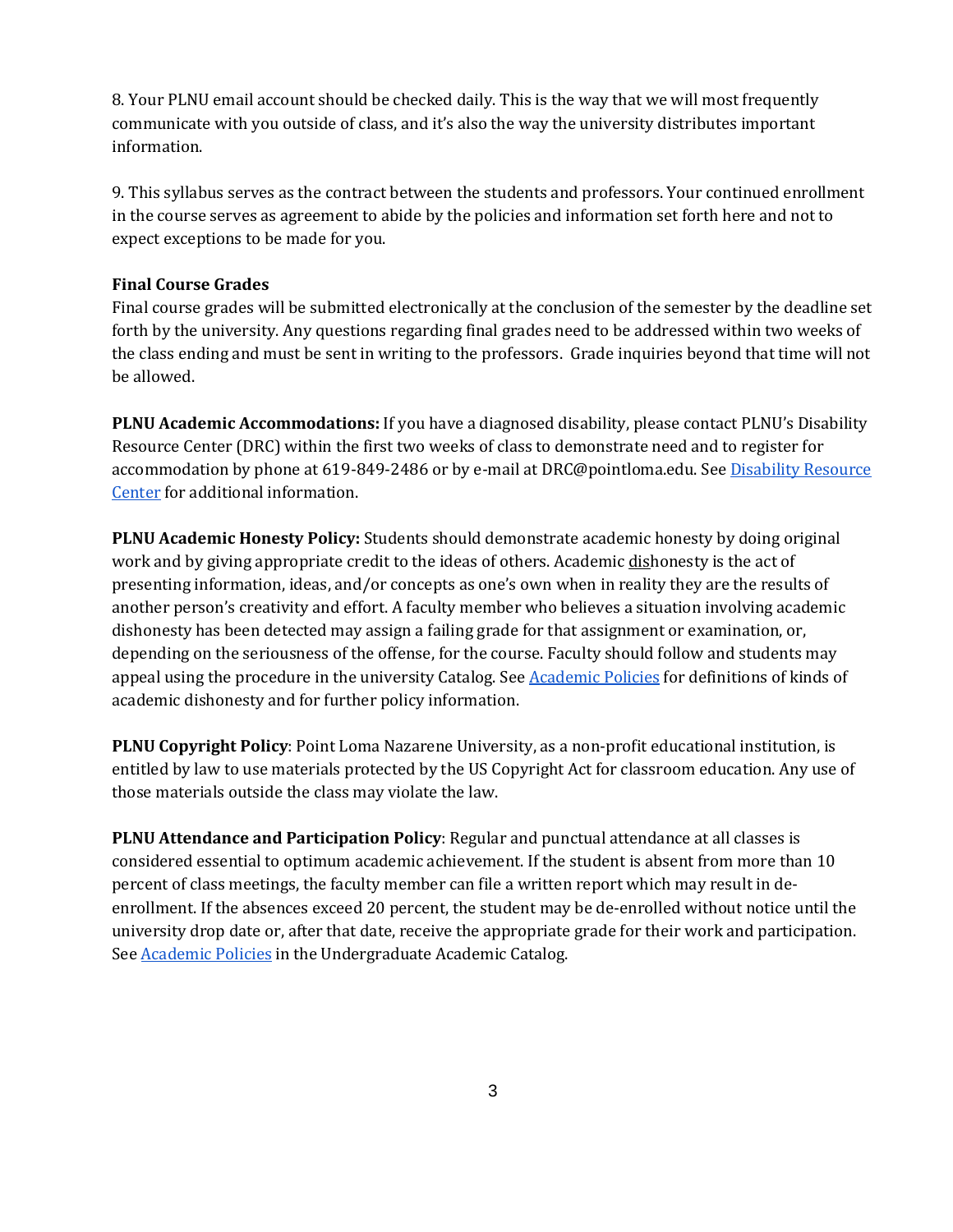#### CLASS POLICIES

**Grade Distribution:** In order to receive credit for the course, all of the following must be completed. **Failure to complete any major assignment will result in failure of the course**.

| Research Paper             | $20\% - 100$ pts  |
|----------------------------|-------------------|
| <b>Invitational Speech</b> | $20\% - 100$ pts  |
| Multi-Genre Project        | $20\% - 100$ pts  |
| Other Assignments*         | $40\% - 200$ pts  |
|                            | $100\% - 500$ pts |
|                            |                   |

\*Email, Quizzes, Field, Follow-Up, Bibliography, Peer Feedback, Self-Analysis, etc.

#### **Grade Scale:**

**A- = 90-93%; A = 94-97%; A+ = 98-100%: Excellent** *(Phenomenal work that far exceeds the minimum requirements of the assignment; excellent logic, structure, and organization; virtually no grammar and punctuation errors;* engaged in class lecture and discussion; Comprehensive excellence is needed for a superlative grade in this course*.*)

**B- = 80-83%; B = 84-87%; B+ = 88-89%: Above average** *(Excellent work that exceeds the minimum requirements of the assignment; no major problems with logic, structure, and organization; very few grammar and punctuation errors.)*

**C- = 70-73%; C = 74-77%; C+ = 78-79%: Average** (*Good work that meets the minimum requirements of the assignment; may have minor problems with logic, structure, and organization; may have some grammar and punctuation errors; midpoint between extremes of excellence and failure.)*

**D- = 60-63%; D = 64-67%; D+ = 68-69%: Below average** (*Poor work that does not fully meet the minimum requirements of the assignment; may have some problems with logic, structure, and organization; grammar and punctuation errors may hinder meaning.)*

**F = 59% and below: Failure** (*Poor work that does not fulfill the assignment; may have serious problems with logic, structure, and organization; grammar and punctuation errors may obscure meaning*.)

**Attendance & Participation:** Because discussion will be an important part of our class, your regular attendance and participation are required for you to be successful. Your first two absences will not count against your grade, but use them wisely. For each additional absence, your total grade will be lowered by 2%; **if you miss class more than 6 times (over 2 weeks), you will automatically fail this course.** Coming to class unprepared, staring at a screen, or being disruptive in class will also count as an absence. Also, since arriving late to class is distracting to your classmates (and to your professors), you are expected to arrive on time. Two late arrivals will count as one absence. Truly perfect attendance (with no tardies or absences of any kind—you were literally present for all of every class meeting) will earn you 1% of extra credit at the end of the semester.

**Readings:** Readings are due on the date they're listed in the course outline. Always bring your copy of the assigned reading to class with you for use in discussion. Read actively and make notes directly on the text and/or on the side.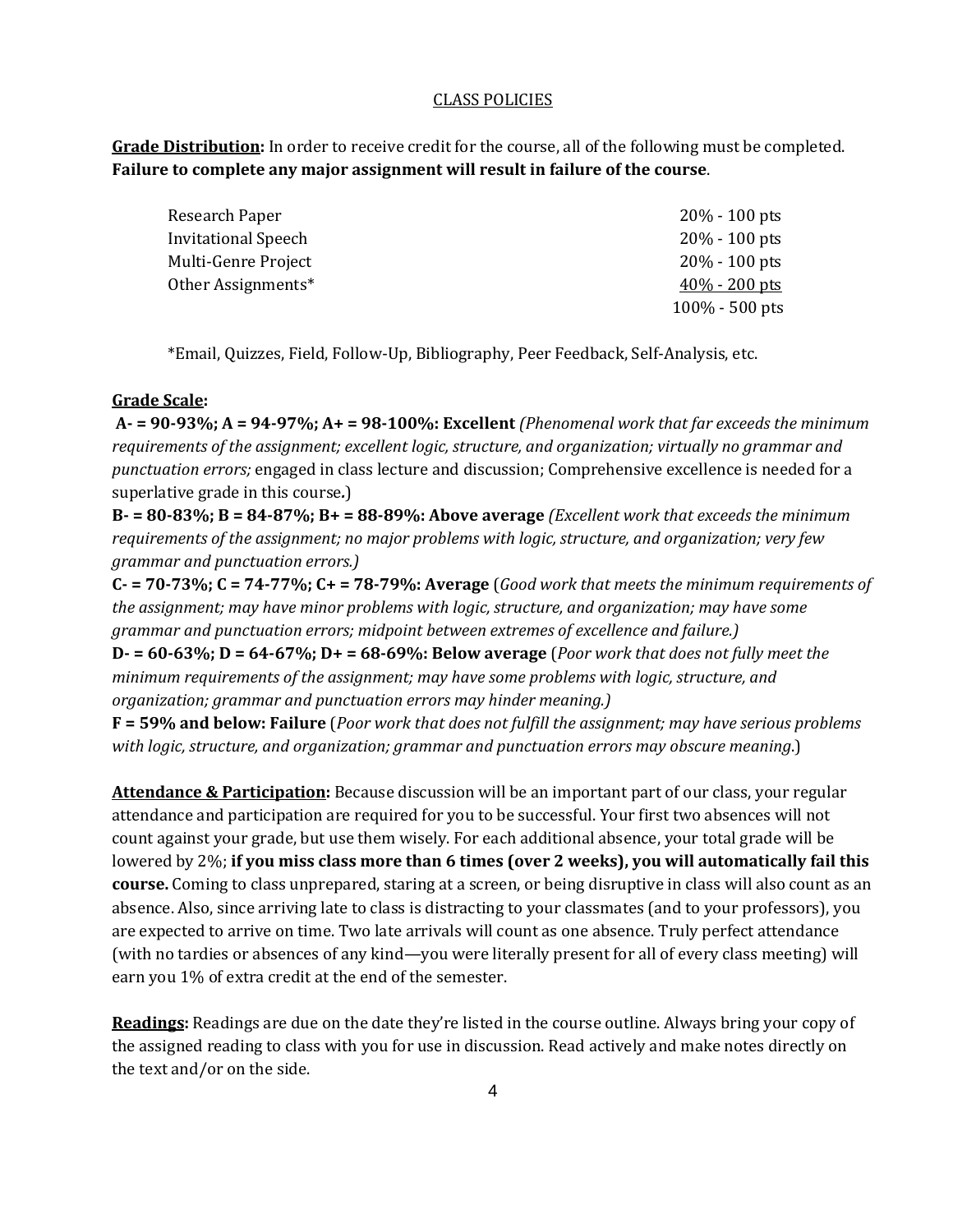**Reading Quizzes:** On days when reading assignments are due, we may give brief quizzes at the very beginning of class. Quizzes will consist of a mix of multiple choice, T/F, fill-in-the-blank, and short response/essay questions. This will motivate you to do the assigned reading, and it is extra incentive to get to class on time. These quizzes cannot be taken early or made up later. At the end of the semester, **the quiz with the lowest score will be dropped.** You should keep all quizzes in a notebook or a folder, along with all of your class notes and other assignments. **Save everything** throughout the semester so that you can look back on previous work and build upon it. This will also allow you to keep track of your grade in the class and to ensure that our final calculations are accurate.

**Major Assignments:** Over the course of the semester, you will draft, revise, and edit three major assignments: a research paper, an invitational speech (and outline), and a multi-genre project. Due dates are listed on the course outline and more specific prompts for the assignments will be distributed as noted. Failure to complete any major assignment will result in failure of the course.

**Peer Response Workshops/Feedback:** On some occasions, you will get into peer groups and give each other feedback on assignments. We will give you more detailed instructions before each peer response workshop. You will also be assigned to give peer feedback during speeches.

**Follow-up Assignment**: When you receive a graded paper, we will assign you a section in our handbook based on the grammar or punctuation issues that we saw in your essay. This assignment will be due in one week. You will do the following:

1) Read the assigned section from the handbook.

2) Make sure you understand the concept you've been assigned. In addition to reading the section in our handbook, you might talk to us, visit The Tutorial Center, and/or read more material (Purdue's Online Writing Lab can be a useful resource).

3) Turn in a typed page that includes the following:

a. Explanation: Explain this concept clearly and concisely in your own words (as if you were teaching it to a friend).

b. Examples: Give three example sentences that are incorrect and show how to improve them. These sentences should be your own creation (use as many sentences as possible from your paper, and then create extra sentences as needed).

**Self-Analysis:** You are required to bring a mobile device (with enough available storage to record your presentation) on the days you present. Then you will watch your presentation and fill out the Self-Analysis form. This is due the class period after you present.

**Student-Directed Conferences**: During the semester, you must meet with us at our offices during assigned conference times to discuss your research, writing, speaking, or whatever else you'd like. Dates for these mandatory conferences are on the course outline. This will be part of your attendance grade. Feel free to meet with us more often than this!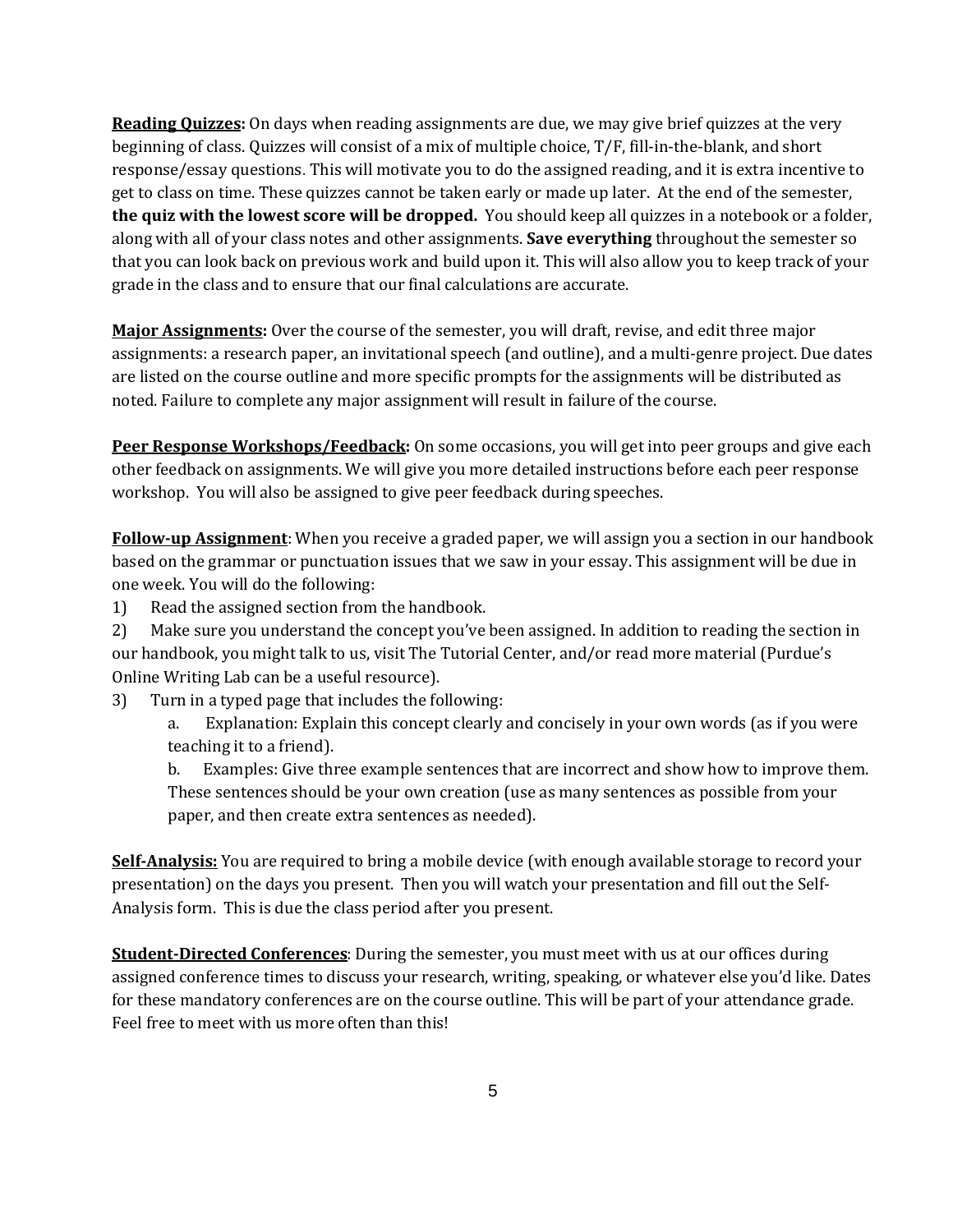**Extra Credit:** You may earn extra points in two ways (in addition to perfect attendance):

1. Visit the Tutorial Center to get extra feedback on an essay or extra instruction on grammar and punctuation. Do a brief write-up telling us what you worked on, with whom, when, and how it has affected your writing. Turn in the write-up and the visit stub with an assignment for a 2% grade boost on that assignment (which might change an A- to an A, for example).

2. Writing events go on frequently at PLNU and in our larger San Diego community. Attend an author lecture, reading, or workshop and write a 1-2 page critical analysis and reflection over what was said and how you can apply it to your reading and/or writing. Due within one week of the event. This will earn you up to 5 extra points (up to 2 times).

**Due Dates:** Dates when assignments are due are listed on the attached course outline; all written assignments are due at the beginning of class. I highly encourage you to visit with us one-on-one during office hours to run ideas, drafts, or any questions by us. Once an assignment receives a grade, there will be no further opportunities to revise for a new grade. **Late work is not acceptable**. If unusual circumstances will keep you from completing an assignment on time, please make arrangements for an extension BEFORE the due date (or if you wake up sick, please email us ASAP with your assignment so it will not be counted late). Please complete all readings on time as well. All coursework must be completed by our final exam period.

# Course Schedule

| Please expect some schedule changes this semester. Any changes will be made orally in class, |
|----------------------------------------------------------------------------------------------|
| posted in Canvas, and/or sent via email.                                                     |

| Date               | <b>Class Plan</b>                                                              | <b>Preparation</b>                                                                                                  |
|--------------------|--------------------------------------------------------------------------------|---------------------------------------------------------------------------------------------------------------------|
| Aug 29             | Course introduction,<br>orientation and success<br>strategies                  | *Introductory speech due next<br>class                                                                              |
| Aug 30             | <b>Introductory Speech</b>                                                     | Review Syllabus and put<br>important dates in planner or<br>phone with "alerts" set.<br>Prepare Introductory Speech |
| Sept 1             | <b>Email Etiquette</b><br>Introduce Field Interview                            | Read: Email Etiquette links<br>(Canvas); IPS chapter 1                                                              |
| Sept 4 - Labor Day | No Class                                                                       |                                                                                                                     |
| Sept 6             | Quiz: IPS Ch 1 & 2<br>Intro to Public Speaking &<br><b>Effective Listening</b> | Due: Email<br>Read: Rhetorical Situations                                                                           |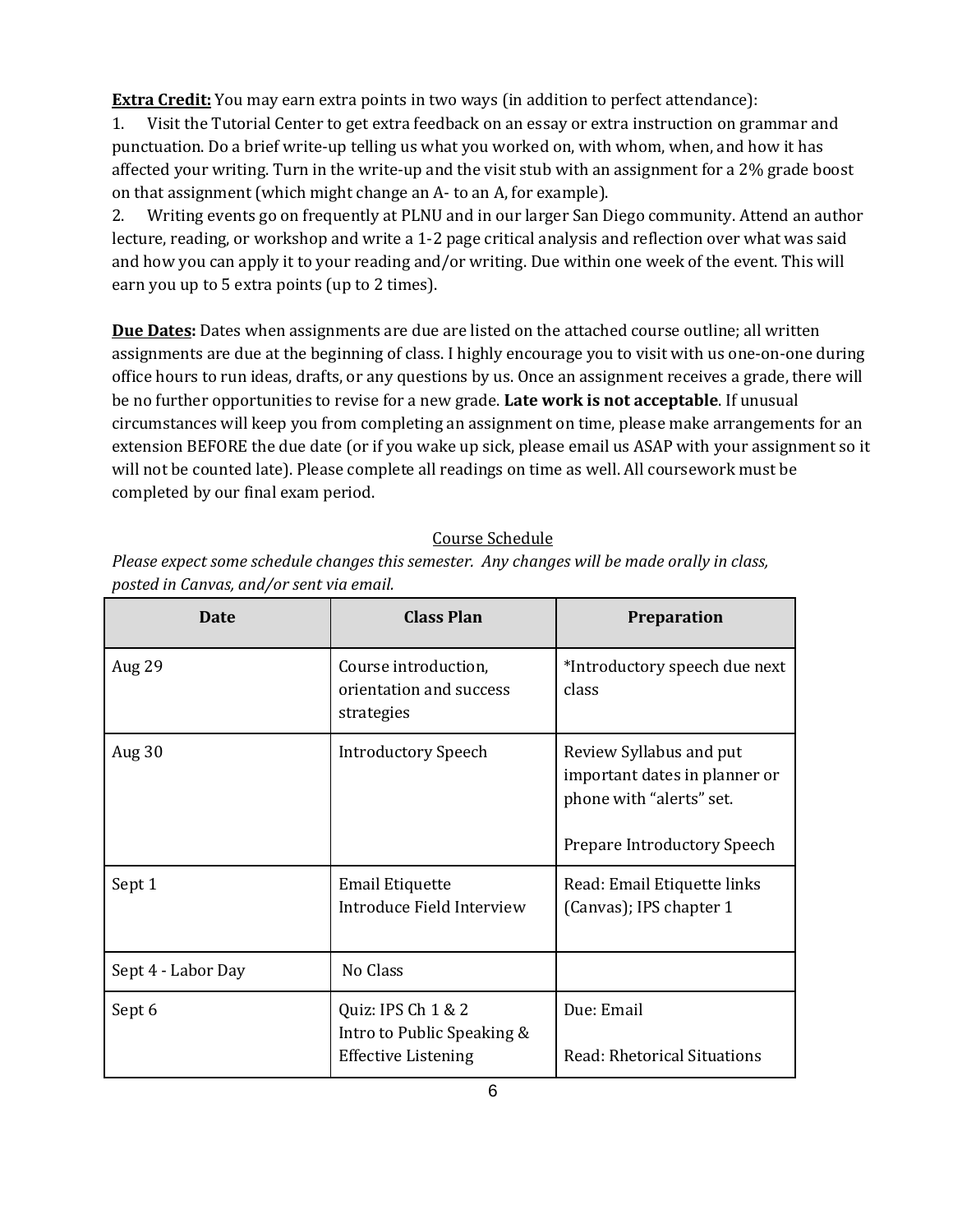|         | Peer Group Survey                                                                      | (SMH 23-39; IPS chapter 2)                                      |
|---------|----------------------------------------------------------------------------------------|-----------------------------------------------------------------|
|         |                                                                                        | Prepare for IPS Quiz Ch 1 & 2                                   |
| Sept 8  | <b>Expectations for College</b><br>Writing                                             | Due: Field Interview                                            |
|         | Research Paper assigned                                                                | Read: Expectations for College<br>Writing (SMH 14-22); IPS Ch 3 |
| Sept 11 | Quiz: IPS Ch 3 & 4<br>Speech Topics and<br>Audiences                                   | Read: IPS Ch 4<br>Prepare for IPS Quiz Ch 3 & 4                 |
| Sept 13 | "Imitation Calamari"<br>How to create a research<br>question<br>Keeping an annotated   | Read: Preparing for a<br>Research Project (SMH 190-<br>198)     |
|         | bibliography                                                                           | Due: Topic & Informal<br>Research                               |
| Sept 15 | Meet in Hughes Lab in<br>Library at 8:35 a.m. sharp                                    | Read: IPS Ch 5                                                  |
| Sept 18 | Meet in Hughes Lab in<br>Library at 8:35 a.m. sharp                                    | Work on Annotated Bib draft                                     |
| Sept 20 | Meet in Hughes Lab in<br>Library at 8:35 a.m. sharp                                    | Due: Annotated Bib draft (to<br>librarians on Canvas)           |
| Sept 22 | Research/Conferences<br>Come prepared to discuss<br>your research. Bring<br>questions. | Conference preparation                                          |
| Sept 25 | Research/Conferences<br>Come prepared to discuss<br>your research. Bring<br>questions. | Read: IPS Ch 6                                                  |
| Sept 27 | Research/Conferences<br>Come prepared to discuss<br>your research. Bring<br>questions. | Read: IPS Ch 7                                                  |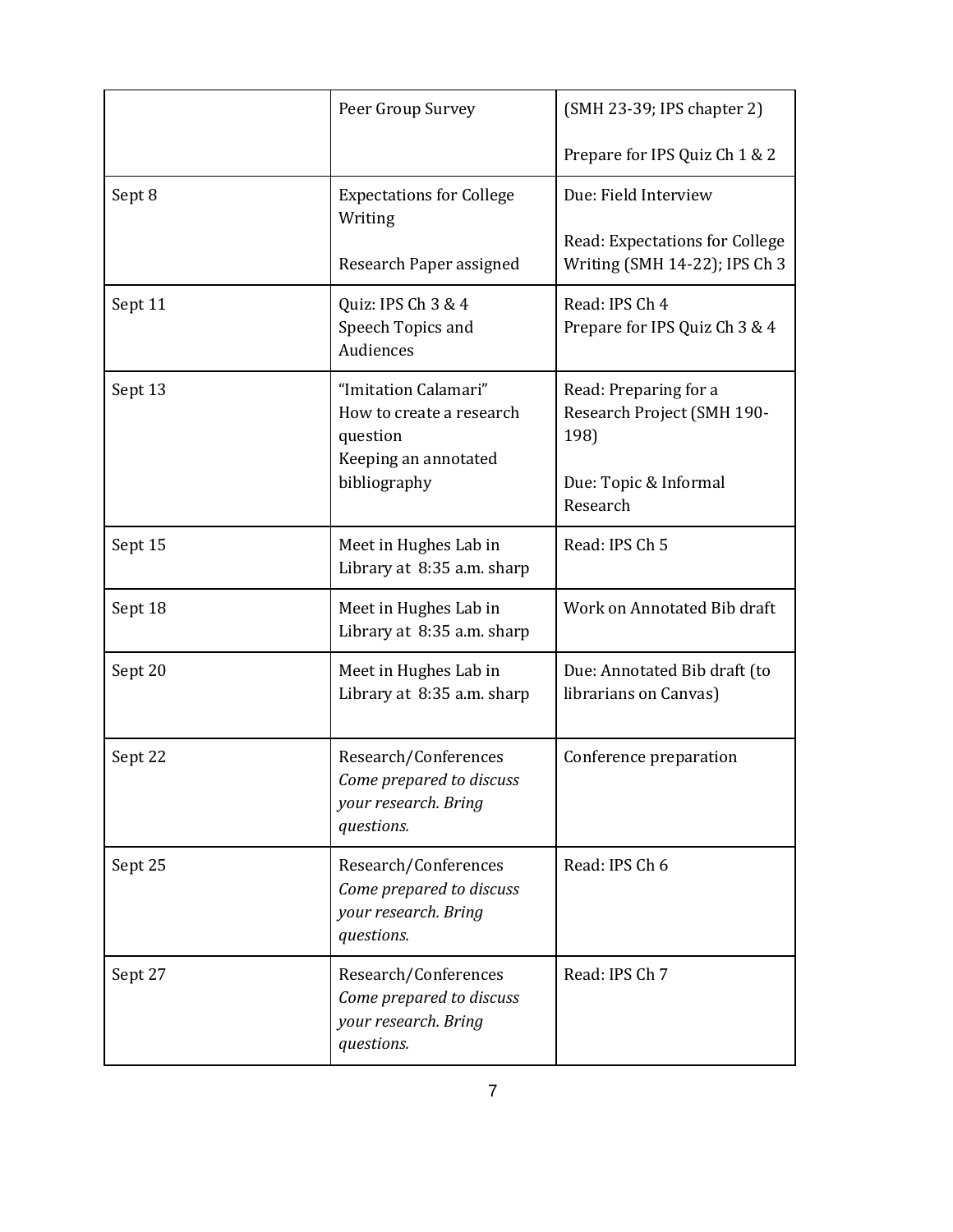| *Thursday, Sept 28  | *Bonus event:<br>Poetry on Point<br>Colt Forum<br>3:00-4:00 p.m. |                                                                                                                        |
|---------------------|------------------------------------------------------------------|------------------------------------------------------------------------------------------------------------------------|
| Sept 29             | Quiz: IPS Ch 7 & 8<br>In Class: Thesis workshop                  | Read: IPS Ch 8; Drafting a<br>working thesis (SMH 47-49)<br>Prepare for IPS Quiz Ch 7 & 8                              |
| Oct 2               | In Class: Discuss arguments<br>and bibliographies                | Read: Constructing<br>Arguments (SMH 160-188)<br>Due: Full Annotated<br>Bibliography                                   |
| Oct 4               | In Class: Outline workshop                                       | Read: Organizing verbal and<br>visual information & Drafting<br>$(SMH 50-63)$<br>Due: Outline                          |
| Oct 6               | In Class: Voice, Citation<br>Practice                            | Read: Integrating Sources &<br>Acknowledging Sources (SMH<br>232-249)<br>Writing a Research Project<br>$(SMH 250-260)$ |
| Oct 9               | In Class: Peer Response                                          | Due: Research Paper (full<br>draft)                                                                                    |
| Oct 11              | Quiz: IPS Ch 13<br><b>Invitational Speaking</b>                  | Read: IPS Ch 13<br>Prepare for IPS Quiz Ch 13                                                                          |
| <b>Oct 13</b>       | Conferences                                                      |                                                                                                                        |
| Oct 16              | Conferences                                                      | Read: IPS Ch 12                                                                                                        |
| <b>Oct 18</b>       | Conferences                                                      |                                                                                                                        |
| Oct 20 - Fall Break | No Class                                                         |                                                                                                                        |
| <b>Oct 23</b>       | In Class: De Saegher's Crash<br>Course                           | Read: "The Top Twenty" (SMH<br>1-11); IPS Ch 14                                                                        |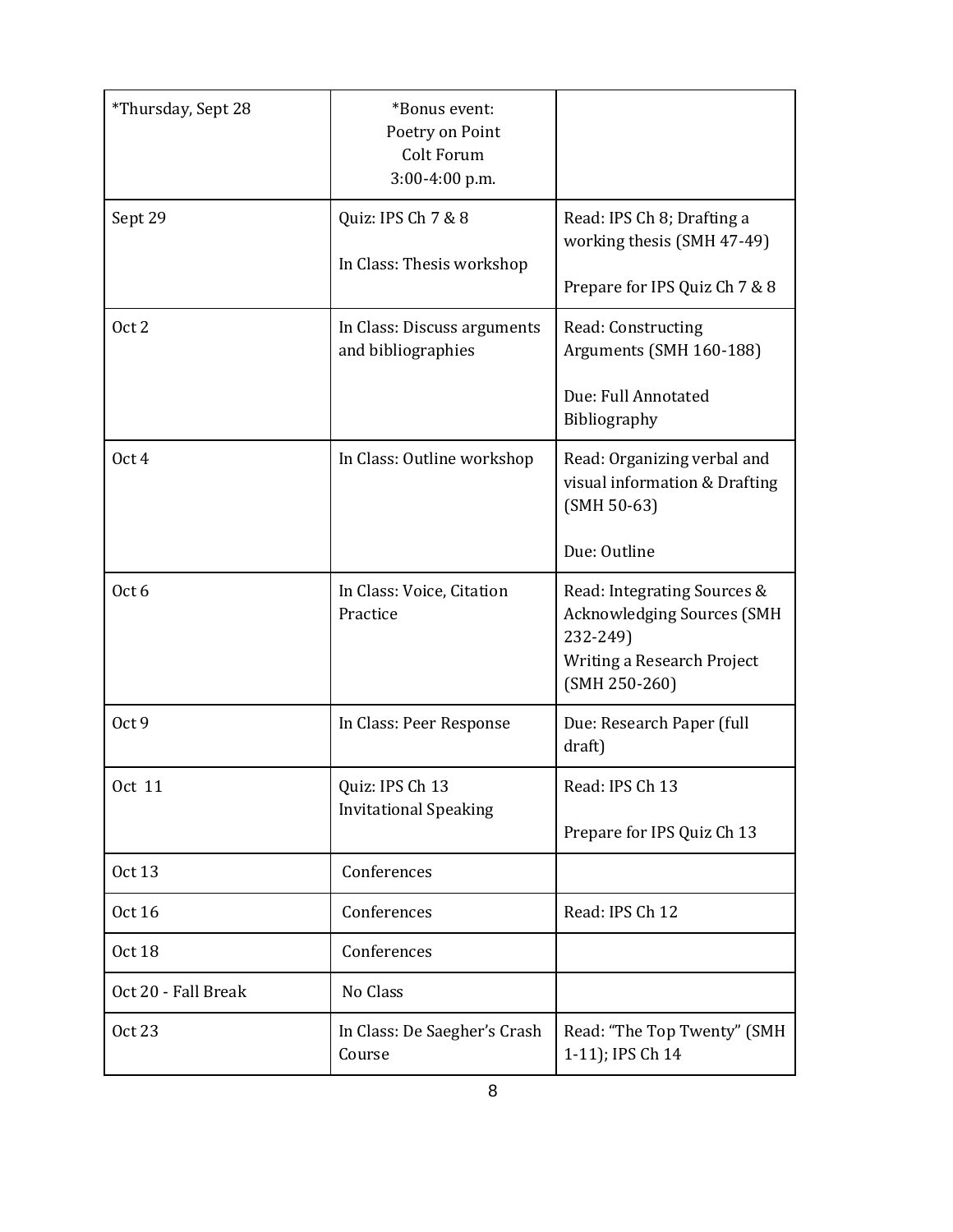|                  |                                                                                                                                      | Due: De Saegher's Crash<br>Course                                                                                 |
|------------------|--------------------------------------------------------------------------------------------------------------------------------------|-------------------------------------------------------------------------------------------------------------------|
| <b>Oct 25</b>    | Quiz: IPS Ch 14 & 15                                                                                                                 | Read: IPS Ch 15                                                                                                   |
|                  | In Class: De Saegher's Crash<br>Course                                                                                               | Prepare for IPS Quiz Ch 14 &<br>15                                                                                |
|                  |                                                                                                                                      | Due: De Saegher's Crash<br>Course                                                                                 |
| <b>Oct 27</b>    | In Class: Editing Workshop                                                                                                           | Read: IPS Ch 10 & 11                                                                                              |
|                  |                                                                                                                                      | Due: Research Paper<br>(complete draft)                                                                           |
| <b>Oct 30</b>    | Quiz: IPS Ch 10 & 11<br>In Class: Cover notes,<br>Delivery                                                                           | Prepare for IPS Quiz Ch 10 &<br>11                                                                                |
|                  |                                                                                                                                      | Due: Final Research Paper                                                                                         |
| Nov <sub>1</sub> | Invitational<br>Speaking/Kinesthetic<br>Speaking<br>Delivery                                                                         | Read: "Kinesthetic Speaker"<br>article<br>Write: Article Review for<br>"Kinesthetic Speaker" and<br>Delivery Plan |
| Nov <sub>3</sub> | Bring Delivery Plan for<br>Peer Workshop                                                                                             | Due: Article Review for<br>"Kinesthetic Speaker"                                                                  |
| Nov <sub>6</sub> | <b>Invitational Speeches</b>                                                                                                         | Complete Self-Analysis and<br>Peer Feedback                                                                       |
| Nov 8            | <b>Invitational Speeches</b>                                                                                                         | Complete Self-Analysis and<br>Peer Feedback                                                                       |
| *Thursday, Nov 9 | *Bonus event: Poetry Day<br>Afternoon Reading & Talk:<br>3-4 p.m. (Fermanian)<br><b>Evening Performance:</b><br>7-8 p.m. (Fermanian) |                                                                                                                   |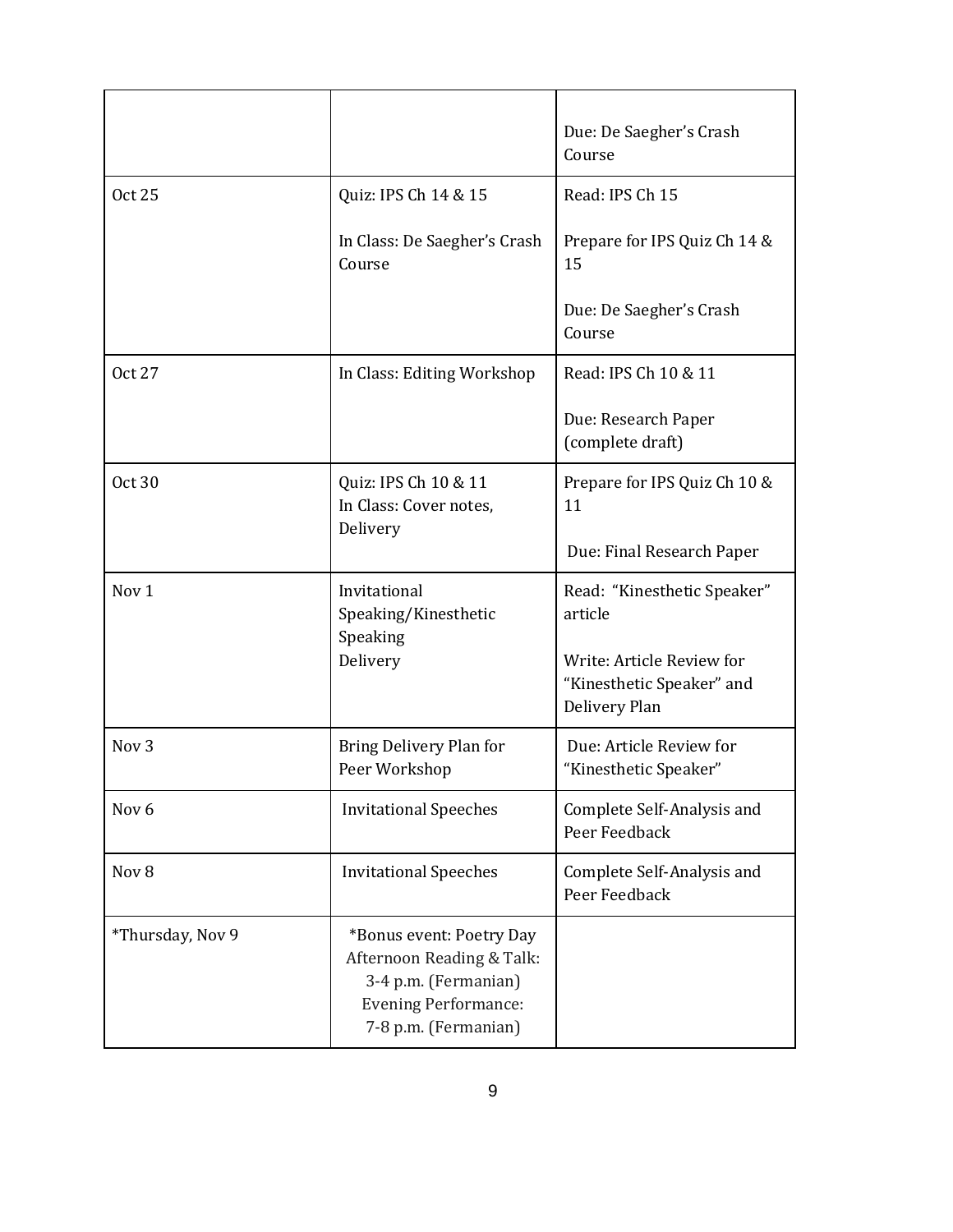| Nov <sub>10</sub>     | <b>Invitational Speeches</b>                                                                                     | Complete Self-Analysis and<br>Peer Feedback                                                                                                                                   |
|-----------------------|------------------------------------------------------------------------------------------------------------------|-------------------------------------------------------------------------------------------------------------------------------------------------------------------------------|
| Nov <sub>13</sub>     | <b>Invitational Speeches</b>                                                                                     | Complete Self-Analysis and<br>Peer Feedback                                                                                                                                   |
| Nov <sub>15</sub>     | <b>Invitational Speeches</b><br>Multi-Genre Project<br>Introduction                                              | Complete Self-Analysis and<br>Peer Feedback<br>Read: IPS Ch 16                                                                                                                |
| Nov <sub>17</sub>     | Quiz: IPS Ch 16<br>In Class: Genre Conventions,<br>Audience<br><b>Introduce Toasts/Tributes</b>                  | Read: Visual Rhetoric,<br><b>Business Letters, PowerPoint</b><br>(on Canvas); Writing to Make<br>Something Happen in the<br>World (SMH 344-352)<br>Prepare for IPS Quiz Ch 16 |
| *Saturday, Nov 18     | *Bonus event:<br><b>Creative Writing Celebration</b><br><b>LJML Homecoming Event</b><br>10-11:15 a.m. (Bond 103) |                                                                                                                                                                               |
| Nov <sub>20</sub>     | In Class: Toasts & Tributes                                                                                      | Prepare Toast/Tribute<br>Work on Multi-Genre Project                                                                                                                          |
| Nov 22 - Thanksgiving | No Class                                                                                                         |                                                                                                                                                                               |
| Nov 24 - Thanksgiving | No Class                                                                                                         |                                                                                                                                                                               |
| <b>Nov 27</b>         | In Class: Argument in<br>creative genres                                                                         | Read: Glaspell's "Trifles" and<br>Rukeyser's "Myth" (on<br>Canvas)<br>Work on Multi-Genre Project                                                                             |
| <b>Nov 29</b>         | In Class: How to use satire<br>for argument<br>Multi-Genre Prep                                                  | Read: Satirical writing (on<br>Canvas)<br>Work on Multi-Genre Project                                                                                                         |
| Dec 1                 | In Class: Peer Response                                                                                          | Due: Multi-Genre Project (full<br>draft)                                                                                                                                      |